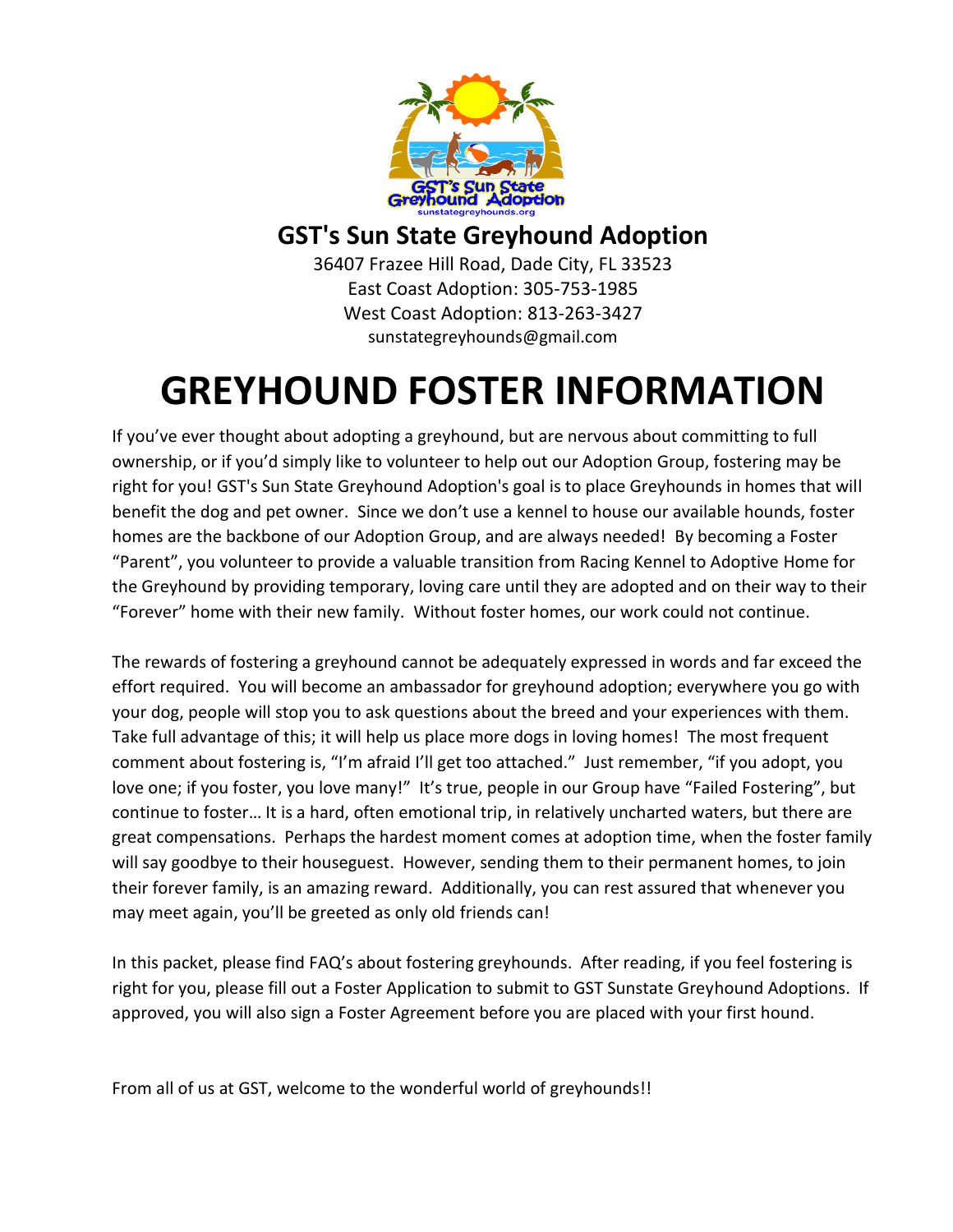# **Fostering FAQ's**

#### **Why place Greyhounds in foster homes?**

Greyhounds are raised on rearing farms and then in kennels, during their racing careers. They are accustomed to a very regimented lifestyle and have little or no experience of the day-to-day activities of the family household. The first two or three weeks of a Greyhound's transformation to a pet represent a huge learning curve and may be stressful to the dog unless handled correctly.

The fostering period also allows for an assessment of the Greyhound's personality and behavior traits, which may not be apparent in a kennel environment. It allows the dog to be introduced carefully to a range of new experiences so that when faced with these in their future adoptive home, the dog can cope without apprehension or fear. This is also when spaying or neutering will be arranged.

#### **What are the criteria for foster homes?**

Ideally, a foster family is someone who has been around dogs for some time and has some dog handling/training skills and a general knowledge of canine behavior. Experience in handling Greyhounds or other sight hounds would be advantageous, but not essential. A stable home environment with established routines is important.

A foster home must have either a fenced-in yard or someone who is committed to routinely walk the dog. The foster family should be able to spend some time each day introducing the dog to new experiences and building his/her general confidence. The presence of children and/or other pets in the foster home is an advantage, as long as careful supervision of any interactions can be assured. Many of these dogs will eventually be placed in adoptive homes with children, dogs, cats, birds, or other pets. Therefore, it is important to assess each Greyhound's response and prey drive potential, so that good matches can be made between dog and adoptive family.

#### **May I choose which dogs I foster?**

You may always decline a dog, and if your foster dog proves too much for you to handle, he/she can be placed elsewhere.

#### **How long is the fostering period?**

Each dog will stay in a foster home for a minimum of two weeks. This will provide time to recover from vetting (spay or neuter) and to allow ample time to observe the personality of the hound. If a suitable adoptive home is not available after this time, the dog will stay for a longer period. Although most Greyhounds are remarkable in the ease with which they adapt to their new lifestyle, some may take longer to gain confidence with certain aspects of their new surroundings.

#### **What will I do with my foster dog?**

This is the fun part! You will take them on walks so they can become used to new sights, sounds, and to being around people and other animals. You will introduce them to everyday items such as television, sliding glass doors, hardwood or tile floors, toilets, hairdryers, etc. You will give them the praise and attention that will help them to become loving, trusting, well-mannered pets.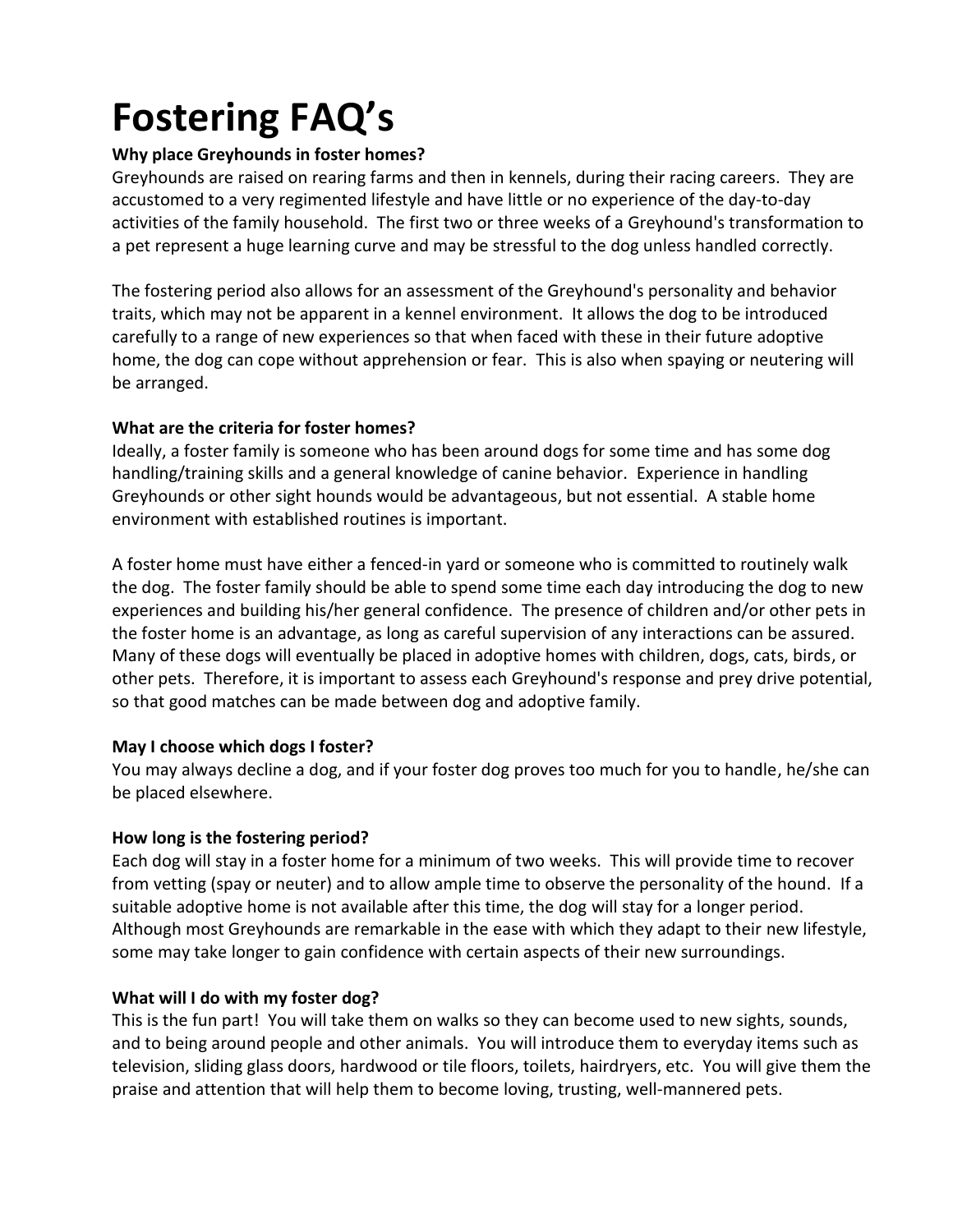#### **What are some of the things I need to teach my foster Greyhound? Floor surfaces**

Often, Greyhounds have never had to walk on slippery floor surfaces like tile, linoleum, or hardwood floors. Time and experience should sort out any difficulties, as long as the dog is introduced slowly and without force. If a new dog is very hesitant, placing squares of carpet pieces or mats across the floor at intervals may help, gradually increasing the distance between the mats, thereby requiring the dog to walk on the floor surface. Treats & encouragement help too!

#### **Glass windows or doors**

Some dogs will not recognize glass as being a solid barrier when first brought into a house. Showing the dog around each new room on a leash and gently tapping on windows or glass doors may be all that is required. Temporarily placing a strip or two of masking tape across sliding glass doors may make them more obvious. In cases where strong visual stimuli are present on the other side of the glass (i.e. cats, squirrels, other dogs), and the dog is showing excessive interest, drawing the curtains or removing the dog from that room may be necessary.

#### **Household noises**

There are many new sounds in a house that can be frightening to any dog that has never experienced these before. Televisions, hairdryers, food blenders, vacuum cleaners, even the flushing of a toilet can be quite novel. In most cases, short exposure to such noises on repeated occasions (if carried out in a non-threatening manner) is all that is necessary.

#### **House training**

Most Greyhounds come house trained, as they are generally very clean dogs. Living in a kennel environment, most dogs do not like to soil their sleeping quarters, and will wait until turned out to relieve themselves. When first brought into the home, the Greyhound should be treated in a similar manner to a puppy being housebroken: take the dog outside every couple of hours for the first day or so, especially after meals, play, and long naps. Praise the dog as soon as it goes in an appropriate place. Gradually, over a few days, increase the intervals between potty breaks until a mutually acceptable routine is established. The majority of Greyhounds will virtually house train themselves and never have an accident inside. Some males may need to learn the difference between indoor (potted) plants and outdoor plants. A belly band can be beneficial in situations such as these.

#### **Car rides**

Most Greyhounds are veterans when it comes to rides in the car, and usually love to go on an outing. Motion sickness is rare; however, jumping into and out of a car may need to be taught, as trainers generally lift a dog into and out of the vehicle to avoid injuries. The easiest way to teach your foster to "load" is to lift the front legs of the dog and rest its forefeet on the seat or tailgate. Then, transfer your hands to the rear end of the dog and lift the back legs in. Many dogs, with repeated practice, will learn to hop in themselves, but some will always expect a helping hand. Experience at climbing onto a rear (bench) seat of a car and lying down whilst driving should be gained, as not all adoptive families will own station wagons, mini-vans, or SUVs.

#### **Stairs**

Many Greyhounds have never had to walk up or down stairs, and some find them awkward or even frightening at first, especially if the steps are open, slat-like steps or have a slippery surface.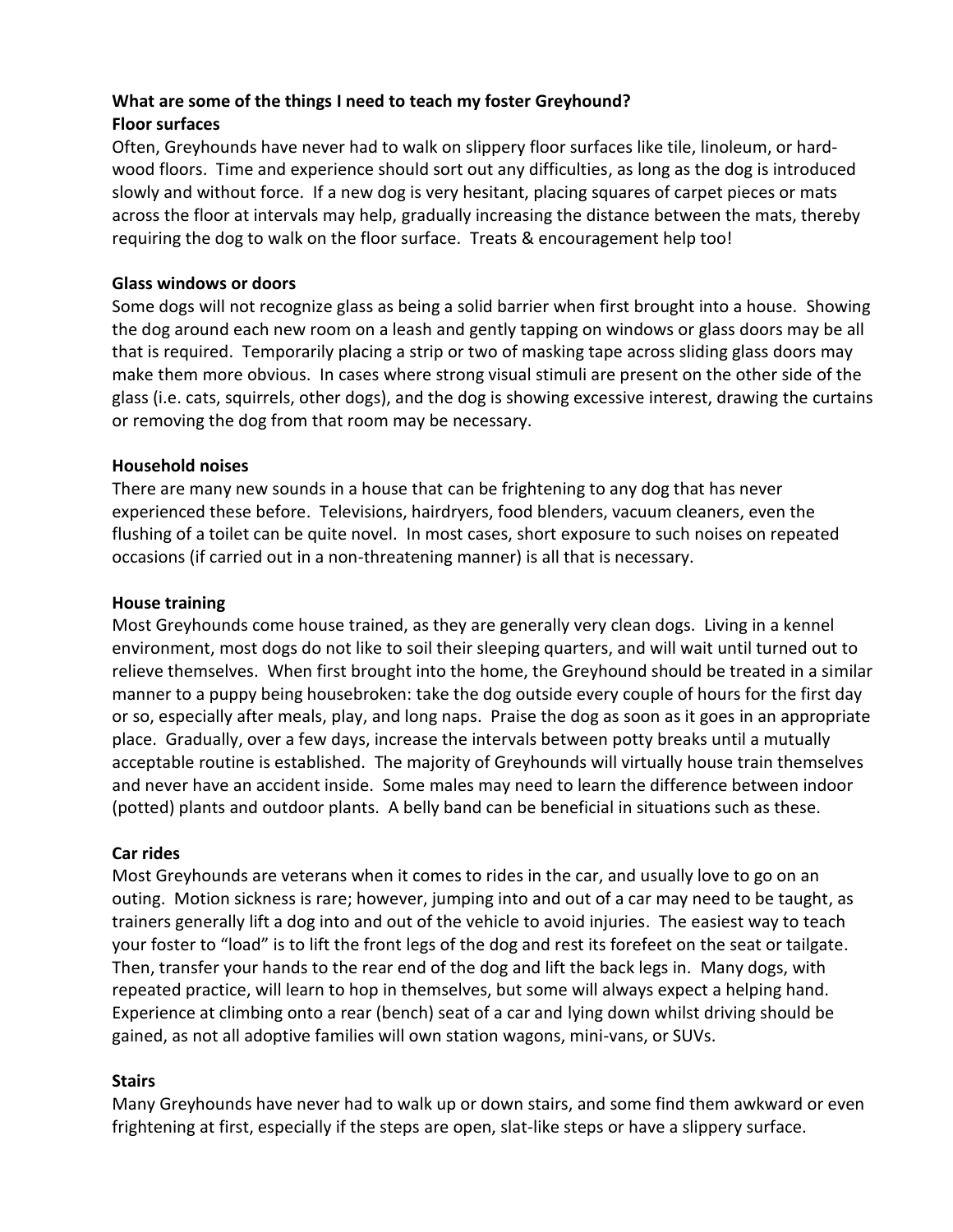Greyhounds are very long in the body and also have a very high center of gravity - this can sometimes make them a little clumsy as if they are unsure of where their feet are being placed. Gradual introduction to low sets of stairs initially (numbering no more than three or four) to gain the dog's confidence can later be followed by steeper stairs or those with varying surfaces (carpet, cement, wood floors, linoleum etc.). Despite the above, many Greyhounds will have no difficulty with stairs right from the outset. They should not be permitted to race up or down several steps at a time, as injuries could easily occur.

#### **Children**

Although not all foster homes will have children, it is necessary to ascertain a dog's reaction to young children. This could be achieved, to some degree, by visiting a local park, especially on weekends. Unlike adults, children tend to move rapidly, not always in a coordinated manner, and may shriek out in high-pitched tones. To a young, excitable Greyhound, this may be an incentive to chase. Such a desire may be exacerbated when roller blades, skateboards, or bicycles are added to the picture. The majority of Greyhounds are excellent with children in the home environment, preferring to walk away if harassed by a persistent child, but close supervision is essential as with any breed. Any tendency for the Greyhound to exhibit dominance posturing towards a child, barking, growling etc., should be noted.

#### **Other pets**

Greyhounds are generally used to being around other Greyhounds, but some have little or no experience of different dog breeds, cats, or other pets. Always keep in mind that Greyhounds have been bred for centuries to chase and the prey drive in some individuals means they can never be fully trusted with small animals. Many, however, will learn to accept other pets if introduced slowly and carefully, always with strict supervision. Any introductions should always be carried out on a leash, with the Greyhound properly muzzled, until the dog's reactions can be assessed. If the foster parents have to leave, even for a brief time, the Greyhound should be crated or muzzled. Risks should never be taken with the safety of your own pets.

#### **Being alone**

Since most racing Greyhounds are used to having at least one (and often many) other Greyhounds around them all the time, some have trouble adjusting to a more solitary existence. This may not pose an immediate problem if the foster home has other pets, especially dogs. However, the future adoptive home may not have other animals and separation anxiety may develop. When a Greyhound first enters a home it often becomes your second shadow (a "Velcro" dog), following you all over the house, even to the bathroom. Usually after a few days, this behavior will ease as the dog becomes more secure in its new surroundings. It is important to provide the Greyhound with a place of its own to relax (dog bed, crate, etc.) and to regularly ask it to "go lie down" (or similar phrase). When possible, the dog should be placed in an outdoor run or secure yard on its own at least once a day for a short time. It is very important though, that greyhounds never be separated in a room alone, behind a closed door. Baby gates provide an alternative to closed doors, if separating your greyhounds is necessary.

#### **Possessiveness**

A Greyhound (or any other dog) may feel possessive about two things: food and its sleeping quarters. During the fostering period, the dog should learn to accept its food and food bowl being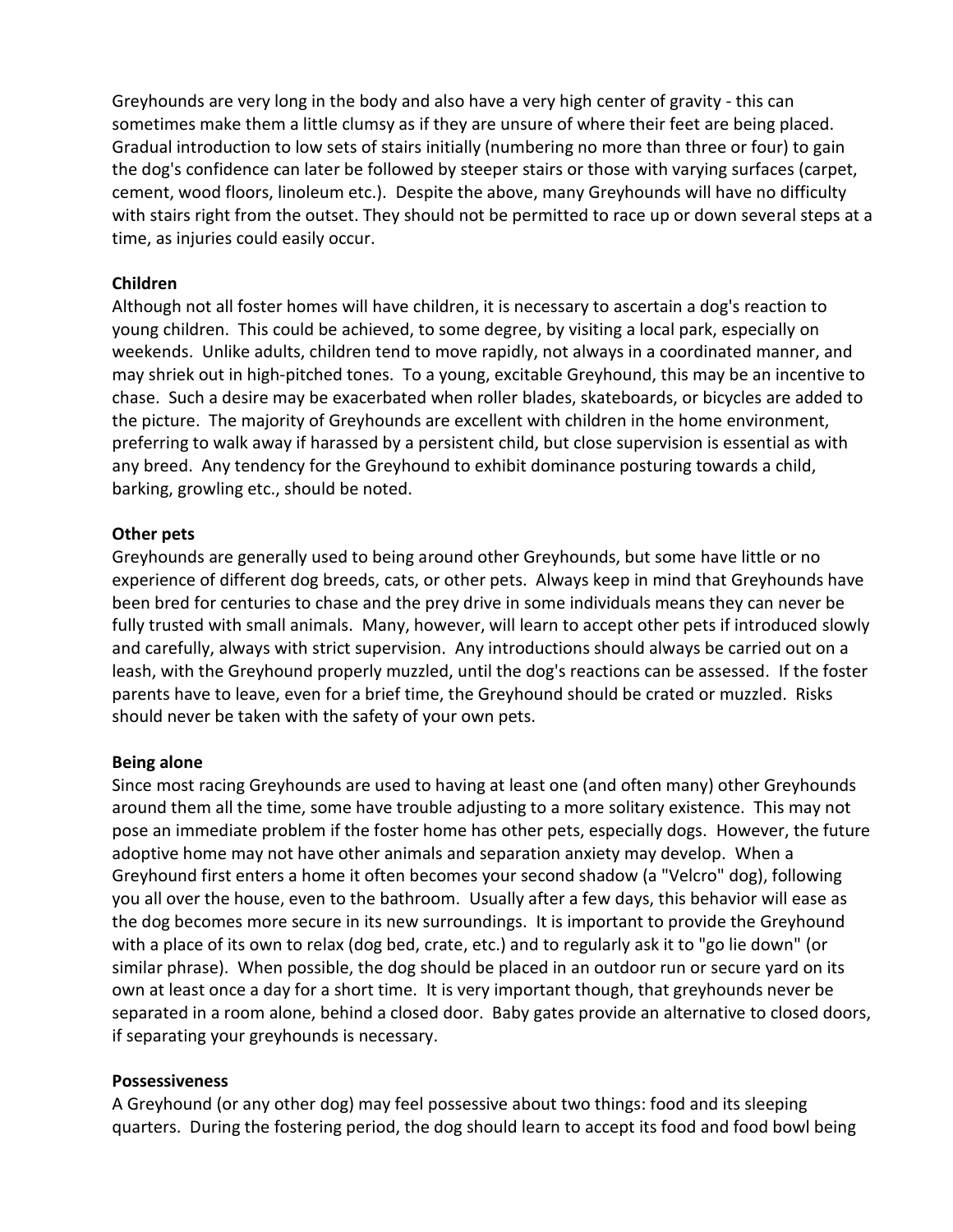handled in a non-threatening manner. Any foster dog should be allowed a "safe" feeding environment, separate from other pets, especially when first introduced. Rules must be established that other pets will not disturb the foster while eating, nor will the foster be allowed to disturb other feeding pets.

The Greyhound should also permit its bedding to be handled, sat in, etc. Sleep/space startle/aggression is reported in some Greyhounds, usually in response to being woken or disturbed suddenly during a nap. Some Greyhounds do sleep with their eyes open, so it is important to ensure that the dog is awake before touching or petting it. Greyhounds tend to sleep very deeply, and may take a while to arouse. As they are generally housed individually in racing kennels, they are not used to other dogs, children, etc. approaching them in their sleep.

#### **Grooming**

Racing Greyhounds are quite used to being bathed, groomed, and massaged. However, it is important to determine that the dog does not have any "sensitive" areas, which may indicate injuries. The dog should accept its feet being handled, nails clipped, ears cleaned, and eyes and mouth inspected, as well as being groomed all over with a soft brush or hound glove.

#### **How strict should the foster home be with a new Greyhound?**

Racing Greyhounds are used to a fairly regimented life, with few options or choices to make in its day-to-day activities. The majority of Greyhounds are creatures of habit, and are most relaxed when a set routine is in place. Family life does not always fall into a perfect routine, but establishment of set meal times and regular exercise and potty opportunities will help a new Greyhound to feel at ease and allow them to adjust successfully to your home.

When a Greyhound is suddenly given the freedom of an entire house, and has some choice in how it spends its time, it may revert to a (temporary) second puppyhood. It is important that some basic ground-rules are established for the dog early in the foster period and that all members of the family abide by them. Restricting the dog to certain rooms in the house, at least initially, may make supervision easier. This may be achieved by simply keeping doors closed or by using baby gates or other barriers.

Most Greyhounds will discover soft human beds or lounge chairs within the first few hours (or days) after arrival. Although Greyhounds are the ultimate "couch potatoes", please keep in mind that their future adoptive home may not condone such practices. Therefore, it is suggested that fosters are discouraged from reclining on the furniture. A soft bed of their own, located in a quiet corner, should be provided, and the dog should be encouraged to retreat to that area. The bed should be positioned so that the dog can take in most of the household activities without getting in the way. You may wish to move the dog's bed to just inside your bedroom or close by at night, so that the dog feels secure by your presence, and so you can supervise the dog's nighttime activities. Some Greyhounds are crated at night or if left in the house for short periods during the day.

Since Greyhounds are so tall, reaching high places is quite easy and some Greyhounds newly introduced to the home may "counter surf" if food is left on kitchen counters or tables. The obvious solution is not to leave anything tempting lying within reach. Training may also be beneficial: keep one or more squirt bottles filled with water close by. When the dog is "surfing", firmly give the